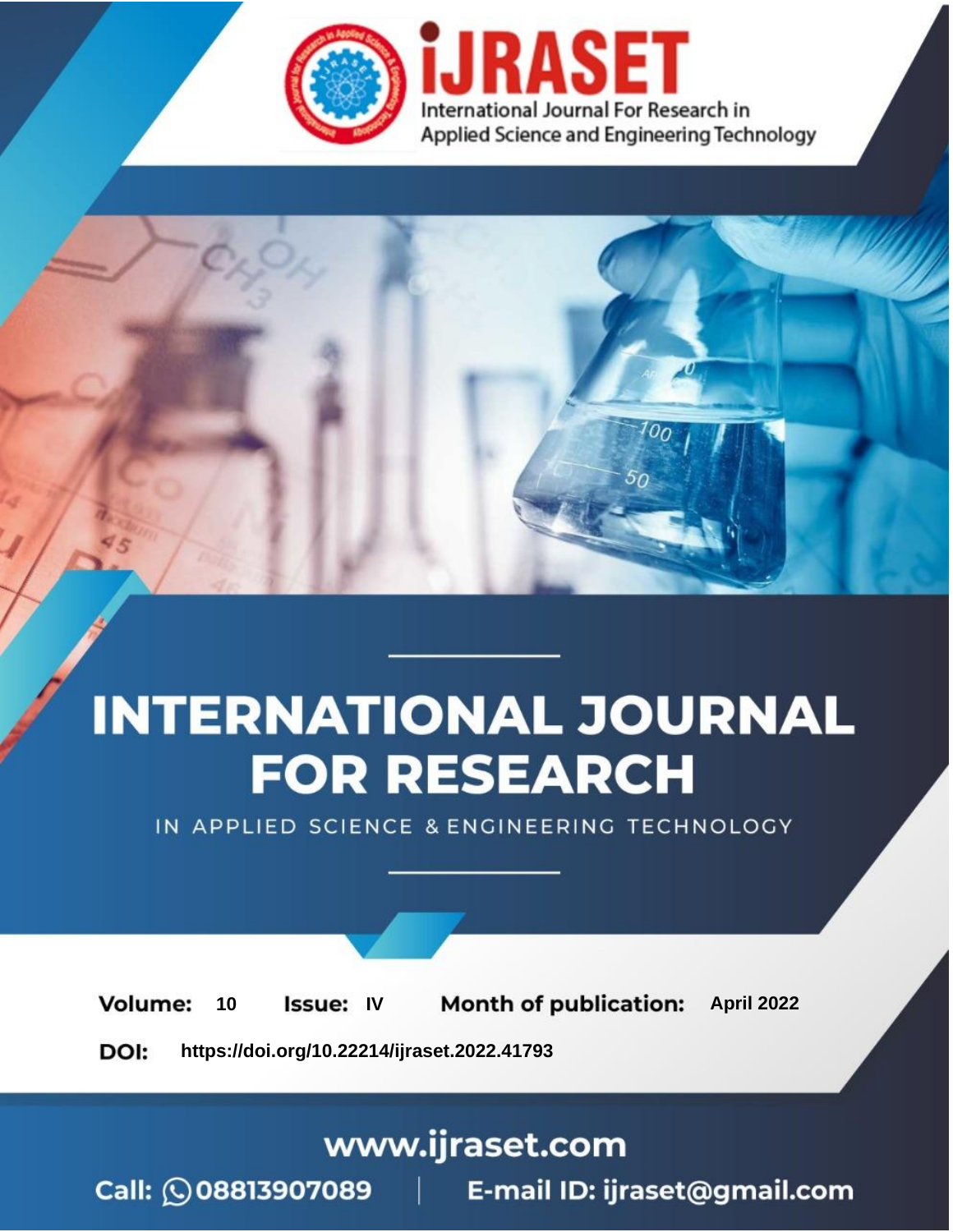## **Heartbeat Rate Monitoring System by Pulse Technique**

Bhanu Pratap<sup>1</sup>, Surabhi Gautam<sup>2</sup>, Naimishi Gupta<sup>3</sup>, Saloni Gupta<sup>4</sup> *1, 2, 3, 4CSE Department, Inderprastha Engineering College*

*Abstract: It's a non-contact method to measure someone's heart rate, as we will calculate it using simple webcam or even phone's camera. It will ease to care about your health as we are heading towards an age where everyone is concerned about their health and elevated or abnormal heart rate that can be fatal or serious at least so having a machine that measure your heartbeat is rather expensive and our goal is to use our current resources to measure one's heartrate without additional cost. Keywords: PPG (Photoplethysmogram), HR (Heart rate), BPM (Beats per minute), HB (Heart beat)* 

## **I. INTRODUCTION**

In Today's scenario, more and more people are having cardiovascular diseases as they work in a sitting environment and lack of exercise with poor eating habits all these factors lead to heart diseases and increase the number of deaths per year.

It also effects one's psychological behaviour like happiness, anger, mood, sadness but mainly it effects the heart and its functioning and to live a proper healthy life we should be able to know about our body but many equipment that are used to measure heartbeat is expensive and not available at many places or even available 24/7 so this project is going to use webcam to take live snapshots of your face and by calculating the variation in colours that your forehead undergoes it will determine the HB.

It's working starts with heart pounding the blood through the veins and that flow of blood changes the intensity of colours on your body, a simple camera or webcam will take the live video and will focus on your forehead and then takes live snapshots of your forehead, changing the image or separating it into RGB but only green image is responsible for calculating your heart rate, webcam will detect slight changes in green colour that is impossible to see through a naked eye. Our main goal is to provide a system that can measure your heart rate using consumer grade camera. After calculating blood pressure and heart rate we will display it on the camera app itself in real time.

A web pulse monitor is a personal monitoring system that allows one to measure/display heart rate in real time. It is largely used to gather heart rate data while performing various types of physical exercise. Medical heart rate monitoring used in hospitals is usually wired and usually multiple sensors are used.

Consumer heart rate monitors are designed for everyday use and do not use wires to connect. Firstly, we detect the face of the patient and then using physiological signal like Photoplethysmogram (PPG) we will calculate Heart Rate using predefined formulas and algorithms taken from research material given below.

## **II. LITERATURE SURVEY**

- *1)* Current machinery to monitor Heart Rate are bulky and require professional training to use them.
- *2)* This equipment often costs ridiculous amount of money for just specific task that is monitoring HR.
- *3)* Most of the patient do not have the access to traditional monitoring systems and they have to go to a medical centre for checkup.
- *4)* Traditional monitoring systems are required to set up again and again in contrast to our system which can give continuous results in real time.
- *5)* In large healthcare organizations, nurses are required to check the heart rate of the patient which causes inefficiency and chaos which may result in inaccurate data as well and using this system we can reduce the amount of delay and inefficiency caused by large number of professionals.
- *6)* As we are dealing with a pandemic, this would be a brilliant idea to use a no-contact service to measure your heartrate without going to medical hotspots.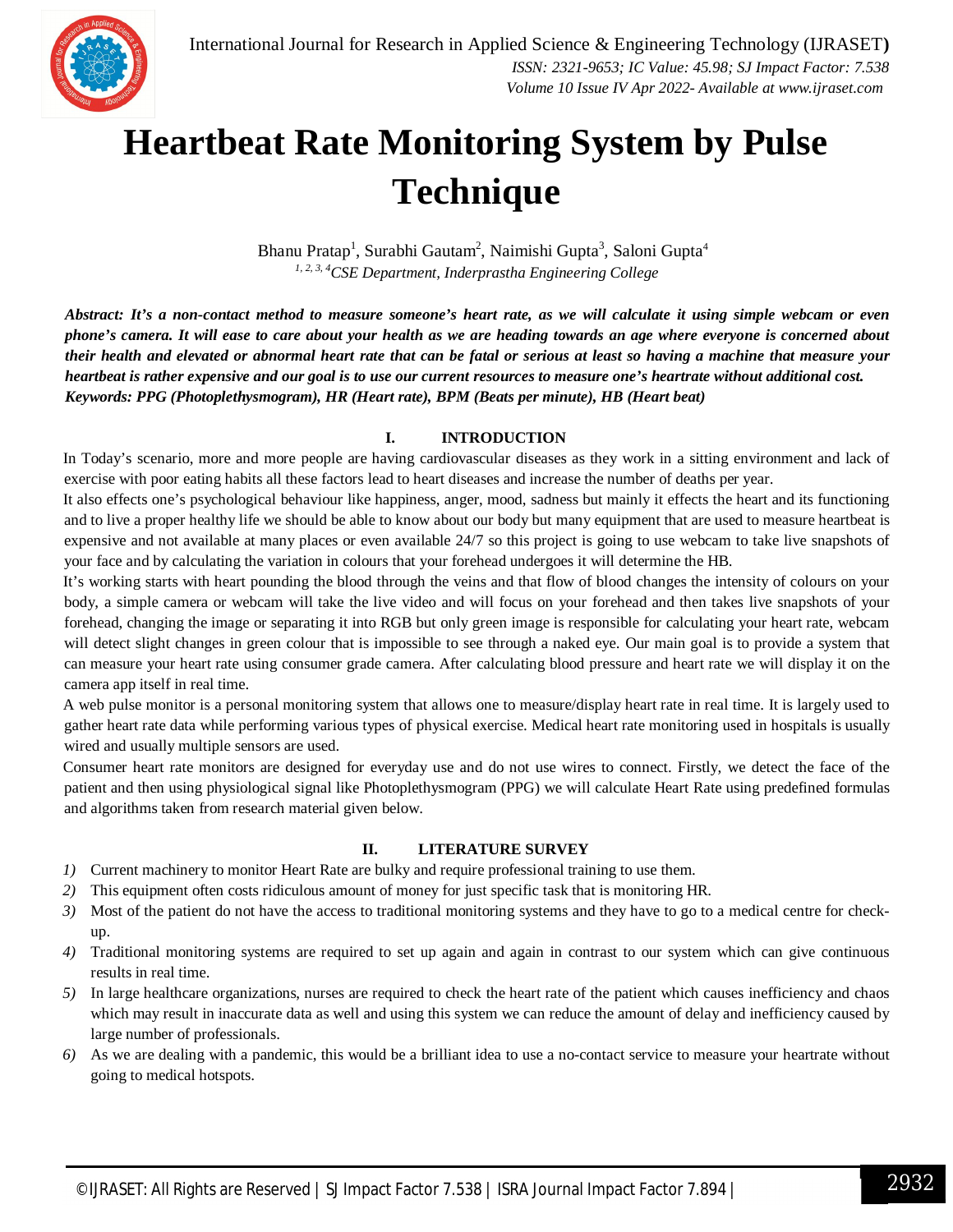

 *ISSN: 2321-9653; IC Value: 45.98; SJ Impact Factor: 7.538 Volume 10 Issue IV Apr 2022- Available at www.ijraset.com*

## **III. METHODOLOGY**



## *A. Technical Approach*

Heart rate detection mainly consists three parts, in the first part it focuses on the facial region in the frame of the video, as face is the portion where we can detect the heart rate successfully with this method. Second, the region of interest(ROI) i.e. forehead where the bouncing box must be chosen And last, the PPG signal must be extracted where the change in the colors within the ROI within that time and analyzed to determine the frequency within the heart rate range i.e. 60 to 100 beats per minute.

## *B. Face Detection Approach*

Face detection by using Haar cascades is a machine learning based approach in which a cascade function is trained with a set of input data. We have a library named OpenCV which already contains many pre-trained classifiers for the face, eyes, and forehead. The detection of the faces works only on grayscale images. So it is important to convert the color image to grayscale, here we are using Face cascade and Eye cascade so, then we find a list of coordinates for the rectangular regions where faces were found. Similarly, we detect the eyes coordinates to draw the rectangles in our video frame.



This face recognition algorithm is applied to the frame in the video and outputs a bounding box for each face it detects. To maintain consistency across frames, if there is no face detected in frame ,the face from the previous frame is used, if there is multiple face detected in the frame, the face that is nearest to that frame is used.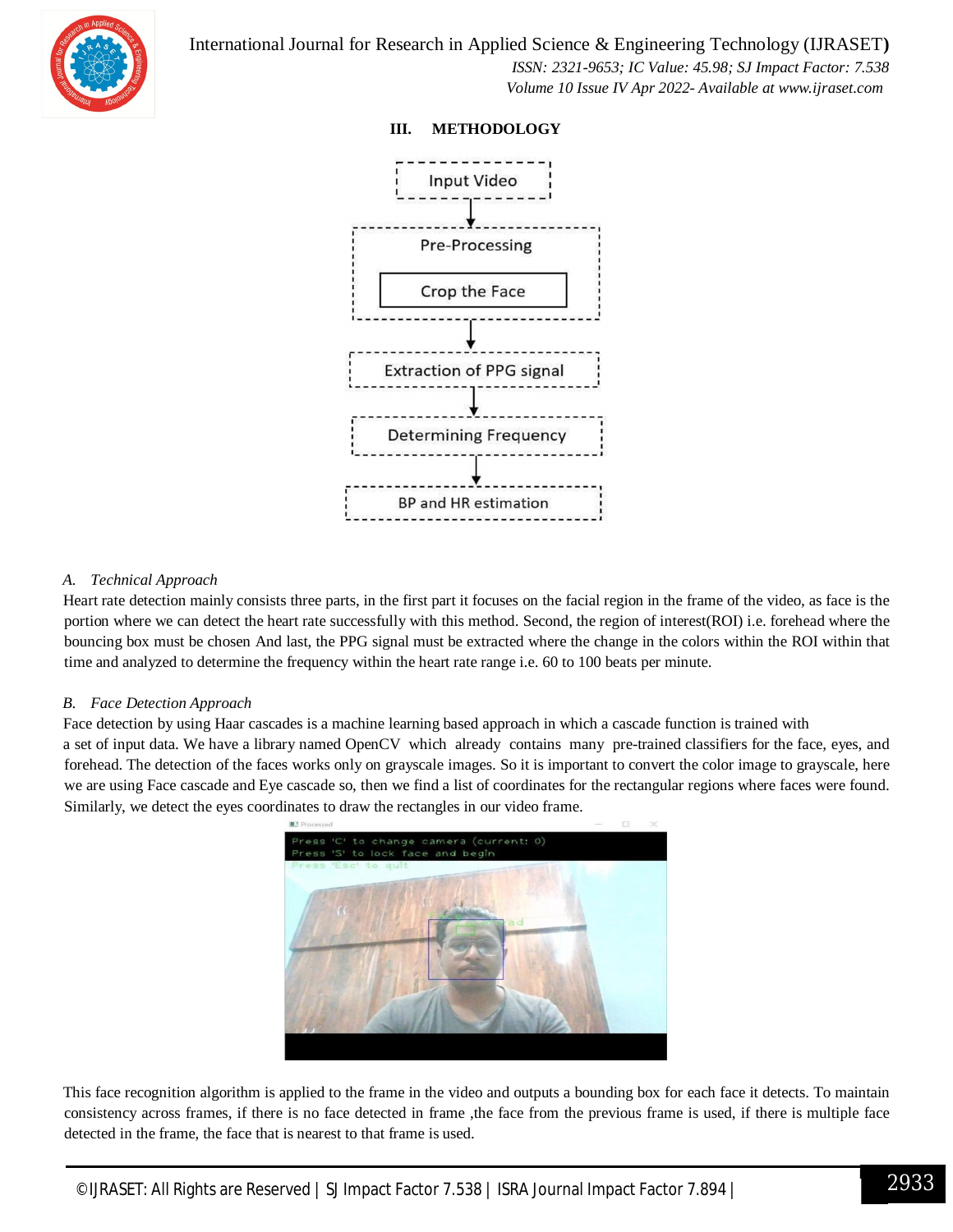

## International Journal for Research in Applied Science & Engineering Technology (IJRASET**)**

 *ISSN: 2321-9653; IC Value: 45.98; SJ Impact Factor: 7.538 Volume 10 Issue IV Apr 2022- Available at www.ijraset.com*

## *C. Region of Interest Selection (ROI)*

Since the face bounding box found using face detection algorithm contains the background pixels in addition to the facial pixels, an ROI (Region of Interest) must be chosen from within the rectangular bounding box. As the bounding box is basically within the face region according to height of the face but outside according to widthwise. So basically, this method is used for excluding the outside part and background pixels, but some region of face will occur like some hairs at the corners of bounding box.

We must modify the bounding box found in the face detection. To ensure that bounding box includes all face pixels but excludes some hair pixels (so that hair will be considered as background), a bounding box that was approx. 80% (width) of the original box and 20% (height) of the original box.

### *D. Heart Rate Detection*

Once we achieve ROI for the frame in the video then we can begin to extract the rate from the color image data i.e. person's face. A face video of the subject is recorded (in ambient lighting conditions) by keeping the camera at about half meter distance from the face in the video. The video is recorded for the duration of one minute, while the subject is asked to sit still without the eyes closed. The PPG signal is extracted using only the face region of the video and excludes any extra portion in the video frames. It measures the amount of light absorbed in living tissue it detects the change of blood volume by the photoelectric technique. As when the heart circulates blood through your arteries and veins, the light absorbed by your skin changes by measurable amounts. Consumer camera record the images in values of red, green, blue i.e. (RGB) with data from the green channel delivering data that makes it possible to measure heart rate.

Hemoglobin in the blood has an absorption peak for green light, so when the heart pushes the blood into arteries near the skin, more green light is absorbed and less is reflected.



## **IV. CONCLUSIONS**

This WEB PULSE MONITOR can be used by the various health organizations to keep regular monitoring on patients and for less complexity purpose, we can also use this as contact less measurement of heart rate that would be helpful in times like corona virus. We have seen that heart rate may be measured in regular colour video of a person's face. We observed heart rate errors of 3.4 - 0.6 bpm for videos of still faces and 2.0 - 1.6 bpm for videos with movement. Since the calculated heart rate was consistently lower than the reference in all videos and with small standard deviation, it is possible that the base error is due to a miscalculation in video frame rate or finger pulse sensor sample rate. Future studies could use a medical-grade pulse monitor to ensure that the reference heart rate is as accurate as possible. If it is determined that there is truly always a consistent offset between the reference and the calculated heart rate as observed in this study, a calibration step could be used to remove the bias.

#### **REFERENCES**

- [1] Shervin EMAMI, Valentin Petruț SUCIU "Facial Recognition using OpenCV" (https://www.researchgate.net/publication/267426877\_Facial\_Recognition\_using\_OpenCV)
- [2] H. Rahman, M.U. Ahmed, S. Begum, P. Funk "Real Time Heart Rate Monitoring From Facial RGB Colour Video Using Webcam" (http://www.ep.liu.se/ecp/129/002/ecp16129002. pdf).
- [3] Monika Jain, Sujay Deb, A V Subramanyam "Face video based touch less blood pressure and heart rate estimation" (https://www.researchgate.net/publication/312487122\_Face\_video\_based\_touchless\_blood\_pressure\_and\_heart\_rate\_estimation)
- [4] Kaushal Kanakia, Saurabh Patil, Sujay Sabnis, Vedant Shah "Emotion and heart rate detection using image processing" (https://www.ijser.org/researchpaper/Emotion- Heartbeat-Detection-using-Image-Processing.pdf)
- [5] GitHub (https://github.com/prouast/heartbeat)